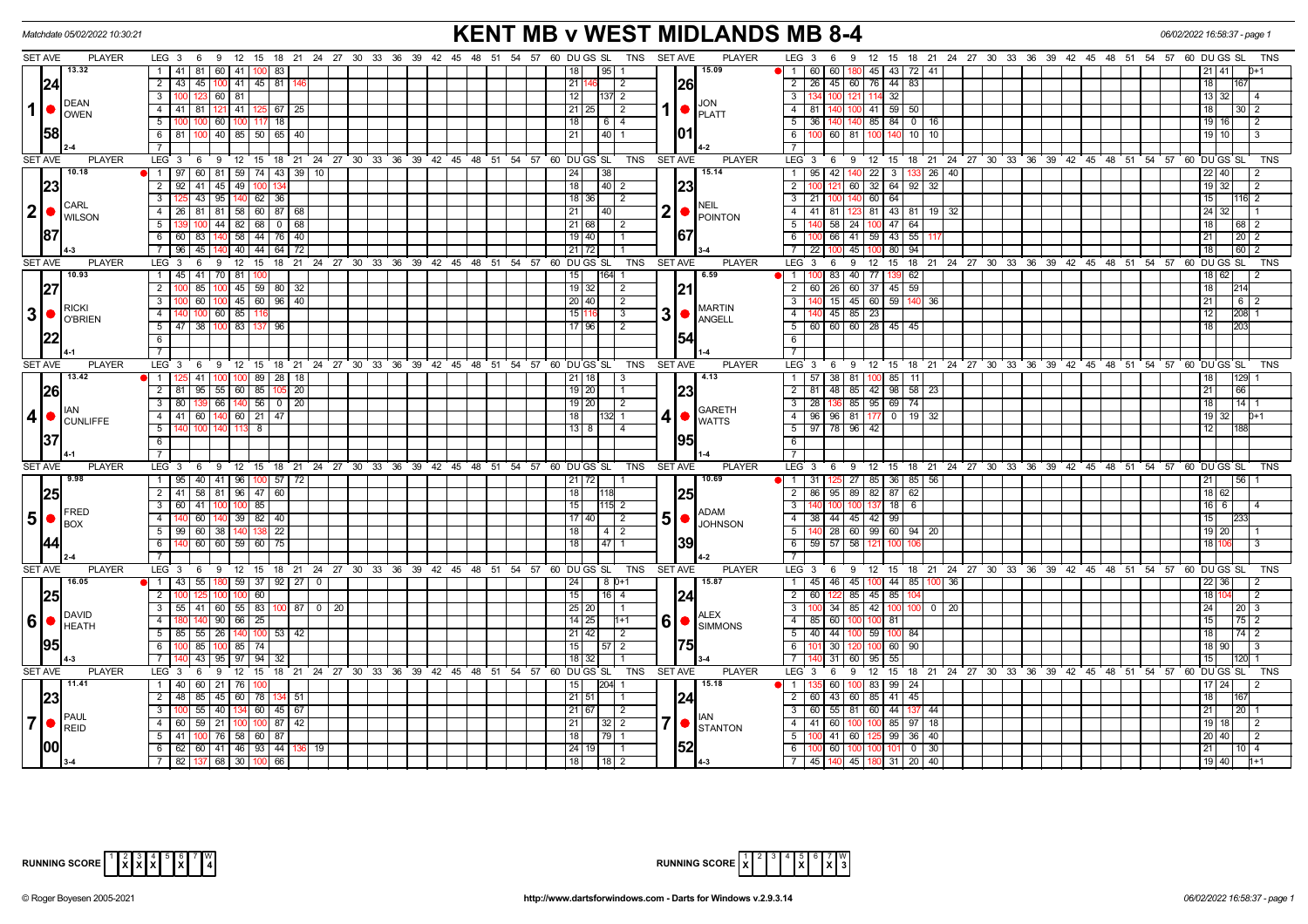| <b>KENT MB v WEST MIDLANDS MB 8-4</b><br>Matchdate 05/02/2022 10:30:21<br>06/02/2022 16:58:47 - page 2 |                                |                                                                                                 |                                                                                                                        |                                                                                                                  |  |  |  |  |  |  |
|--------------------------------------------------------------------------------------------------------|--------------------------------|-------------------------------------------------------------------------------------------------|------------------------------------------------------------------------------------------------------------------------|------------------------------------------------------------------------------------------------------------------|--|--|--|--|--|--|
| <b>SET AVE</b>                                                                                         | PLAYER                         | $LEG_36$<br>9<br>12 15                                                                          | <b>SET AVE</b><br>18  21  24  27  30  33  36  39  42  45  48  51  54  57  60  DU GS  SL<br><b>TNS</b><br><b>PLAYER</b> | LEG <sub>3</sub><br>15 18 21 24 27 30 33 36 39 42 45 48 51 54 57 60 DUGS SL<br>-9<br>12<br>TNS<br>6              |  |  |  |  |  |  |
|                                                                                                        | 9.15                           | 59<br>$52$   10   10<br>  81 I<br>96<br>60                                                      | 2.11<br>22   10                                                                                                        | 34<br>50 <sub>1</sub><br>92 81<br>60 44<br>21<br>80<br>60                                                        |  |  |  |  |  |  |
| 22                                                                                                     |                                | 60<br>81<br>$\overline{2}$<br>60                                                                | <b>117</b><br>18 81<br>3                                                                                               | 19 80 40<br>$2 \mid 41$<br>85<br>35<br>18<br>201                                                                 |  |  |  |  |  |  |
|                                                                                                        |                                | $41 \mid 59$<br>$100$   97   60   41   55   28   15   3   2<br>$\mathbf{3}$                     | $33$   2                                                                                                               | $41$ 60 85 22 46 111 18 9<br>30<br>$92$<br>3 I<br>0                                                              |  |  |  |  |  |  |
| 8 <sup>1</sup>                                                                                         | <b>DARREN</b><br><b>BOOTES</b> | $\overline{4}$<br>59 I<br>60                                                                    | <b>DANIEL</b><br>$8 \cdot \frac{1}{100}$<br>15 <sup>2</sup><br>3                                                       | 40 61 41 45<br>236<br>4   78<br>15                                                                               |  |  |  |  |  |  |
|                                                                                                        |                                | 5                                                                                               |                                                                                                                        | 5                                                                                                                |  |  |  |  |  |  |
|                                                                                                        |                                | 6                                                                                               | 160                                                                                                                    | 6                                                                                                                |  |  |  |  |  |  |
|                                                                                                        |                                |                                                                                                 |                                                                                                                        |                                                                                                                  |  |  |  |  |  |  |
| <b>SET AVE</b>                                                                                         | <b>PLAYER</b>                  | LEG <sup>3</sup><br>- 6<br>- 9<br>12 15<br>18                                                   | SET AVE<br><b>PLAYER</b><br>21 24 27 30 33 36 39 42 45 48 51 54 57 60 DUGS SL<br><b>TNS</b>                            | 12 15 18 21 24 27 30 33 36 39 42 45 48 51 54 57 60 DUGS SL<br>$LEG \ 3$<br><b>TNS</b><br>- 6<br>- 9              |  |  |  |  |  |  |
|                                                                                                        | 14.08                          | $99$ 44 83<br>40<br>$\overline{0}$                                                              | 6.46<br>30 <sub>l</sub>                                                                                                | $145$ 51 35 5<br>40<br>45 30<br>29 40<br>$33 \mid 5 \mid$<br>$\bullet$ 1 81                                      |  |  |  |  |  |  |
| 23                                                                                                     |                                | 85 43 59 78 0 12<br>$\overline{2}$<br>60                                                        | 27<br> 19 <br>14 I 1                                                                                                   | 26<br>$25$   $20$  <br>82<br>95<br>$42 \mid 55$<br>$0$   20<br>81                                                |  |  |  |  |  |  |
|                                                                                                        |                                | $140$ 60 82<br>60 59<br>$\mathbf{3}$<br>100                                                     | 1811<br>$\sqrt{2}$                                                                                                     | $100$ 30 85 52<br>$3 \mid 44$<br>18<br>$\left  \frac{69}{2} \right $<br>121                                      |  |  |  |  |  |  |
| 9  <sub>•</sub>                                                                                        | SCURFIELD                      | 96   100   80<br>54<br>95<br>76 I                                                               | LUKE<br> 9 <br>18 80<br>GRIFFITHS                                                                                      | $45 \mid 59$<br>266<br>4 <sup>1</sup><br>41<br>$45 \vert$<br>15<br>45 I                                          |  |  |  |  |  |  |
|                                                                                                        |                                | $100$ 40<br>5<br>-81 I                                                                          | $15$ 40<br>3                                                                                                           | 5   60   85   55   45   64<br>15<br>1192                                                                         |  |  |  |  |  |  |
|                                                                                                        |                                | 123 55 1<br>-80 I<br>6<br>$\overline{\phantom{0}}$ 0 $\overline{\phantom{0}}$<br>$\overline{2}$ | 32<br>2212<br>-3                                                                                                       | 6 60 24 62 125<br>21<br>$\boxed{25}$ $\boxed{2}$<br>100<br>45 60                                                 |  |  |  |  |  |  |
|                                                                                                        |                                |                                                                                                 |                                                                                                                        |                                                                                                                  |  |  |  |  |  |  |
| <b>SET AVE</b>                                                                                         | <b>PLAYER</b>                  | $12$ 15<br>18 21 24 27 30 33 36 39 42 45<br>LEG <sup>3</sup><br>9<br>- 6                        | SET AVE<br>48 51 54 57 60 DUGS SL<br><b>TNS</b><br><b>PLAYER</b>                                                       | LEG <sub>3</sub><br>12 15 18 21 24 27 30 33 36 39 42 45 48 51 54 57 60 DUGS SL<br><b>TNS</b><br><b>9</b><br>- 6  |  |  |  |  |  |  |
|                                                                                                        | 10.63                          | 81<br>59<br>40<br>$\blacksquare$<br>81                                                          | 4.35<br>1711<br>$\overline{2}$                                                                                         | 68 98<br>93   59<br>140<br>43<br>15<br>-1 L                                                                      |  |  |  |  |  |  |
| 25                                                                                                     |                                | 48 82 40<br>91                                                                                  | 20 <br>$16$ 40<br>$\overline{2}$                                                                                       | $25 \overline{27}$<br>18<br>2 <sup>1</sup><br>29<br>68<br>211<br>41                                              |  |  |  |  |  |  |
|                                                                                                        |                                | 60<br>$60$ 83<br>55<br>3                                                                        | 18 <sub>1</sub><br>$\overline{2}$                                                                                      | $\overline{140}$<br>62<br>22<br>41<br>15<br>$ 236 $ 1<br>3 I                                                     |  |  |  |  |  |  |
| <b>Md•</b>                                                                                             | <b>KEVIN</b><br><b>REID</b>    | 43   140   25   75<br>43<br>-60 I<br>4<br>100                                                   | <b>SCOTT</b><br>$10$ $\bullet$ $\stackrel{\text{3001}}{\text{HALL}}$<br>21<br>$15$ 2                                   | 100 40 43 55 44 99 60<br> 24 60 <br>$4 \overline{60}$                                                            |  |  |  |  |  |  |
|                                                                                                        |                                | 100 58 41 56 68<br>58<br>60<br>60<br>5                                                          | 24 68                                                                                                                  | $87$ 26<br>96<br>$60 \mid 28$<br>$148$   1<br>5 21<br>21                                                         |  |  |  |  |  |  |
| 194                                                                                                    |                                | -6                                                                                              |                                                                                                                        | 6                                                                                                                |  |  |  |  |  |  |
|                                                                                                        |                                |                                                                                                 |                                                                                                                        | $\overline{7}$                                                                                                   |  |  |  |  |  |  |
| <b>SET AVE</b>                                                                                         | <b>PLAYER</b>                  | $LEG_3$<br>$12 \quad 15$<br>18<br>- 6<br>-9                                                     | 21 24 27 30 33 36 39 42 45 48 51 54 57 60 DUGS SL<br><b>SET AVE</b><br><b>PLAYER</b><br><b>TNS</b>                     | 15 18 21 24 27 30 33 36 39 42 45 48 51 54 57 60 DUGS SL<br>LEG <sub>3</sub><br><b>9</b><br>12<br><b>TNS</b><br>6 |  |  |  |  |  |  |
|                                                                                                        | 12.17                          | 85<br>44<br>90<br>47<br>$\sqrt{49}$<br>30 <sup>1</sup>                                          | 8.80<br>21 49                                                                                                          | $58$ 60<br>100 58<br>$41 \overline{\smash{)}33}$<br>21<br>1110                                                   |  |  |  |  |  |  |
| 23                                                                                                     |                                | 25<br>60<br>2<br>93                                                                             | 22 <br>$18$   25 <br>3                                                                                                 | 85 76<br>15<br>2 <sup>1</sup><br>60 I<br> 40 2                                                                   |  |  |  |  |  |  |
|                                                                                                        | DAVE                           | 40<br>3<br>40<br>-98 I<br>13<br>  6                                                             | 24 <sub>1</sub><br>6 11+1<br><b>MIKE</b>                                                                               | 58<br>47<br>60 I<br>96 56<br> 26 60 <br>3 I<br>$0$   60<br>-24                                                   |  |  |  |  |  |  |
| 11●                                                                                                    | SAINT                          | 44 29 33 54<br>81<br>4                                                                          | 21 54<br>$\vert 2 \vert$<br><b>O</b> HAMPSON                                                                           | 100 60 140 60<br>58<br>4 4 4 3<br>18<br> 40 2                                                                    |  |  |  |  |  |  |
|                                                                                                        |                                | $38 \mid 57$<br>41<br>60<br>45<br>5<br>80 I                                                     | 21 57<br>$0+1$                                                                                                         | 58 44<br>96 43<br>5 <sup>1</sup><br>21<br>  10   2<br>100 50                                                     |  |  |  |  |  |  |
| 180                                                                                                    |                                | 6                                                                                               | 82                                                                                                                     | 6                                                                                                                |  |  |  |  |  |  |
|                                                                                                        |                                |                                                                                                 |                                                                                                                        |                                                                                                                  |  |  |  |  |  |  |
| SET AVE                                                                                                | <b>PLAYER</b>                  | $LEG_3$<br>$12 \quad 15$<br>18<br>- 6<br>9                                                      | 21 24 27 30 33 36 39 42 45 48 51 54 57 60 DUGS SL<br><b>SET AVE</b><br><b>PLAYER</b><br><b>TNS</b>                     | 18 21 24 27 30 33 36 39 42 45 48 51 54 57 60 DUGS SL<br>LEG <sub>3</sub><br>9<br>12<br>15<br><b>TNS</b><br>6     |  |  |  |  |  |  |
|                                                                                                        | 12.56                          | 95 I<br>60<br>45<br>41   100<br>40 80 30                                                        | 13.20<br>24<br>$10$   1                                                                                                | $22$   10  <br>40<br>60 <sub>1</sub><br>100 91 30<br> 10 <br>2                                                   |  |  |  |  |  |  |
| 24                                                                                                     |                                | 60   100<br>$92$   40<br>$\overline{2}$<br>44<br>45 I                                           | 24 <br> 20 2<br>211                                                                                                    | 90 97 81 91 20 20<br>23 20<br>$2 \mid 61$<br>41                                                                  |  |  |  |  |  |  |
|                                                                                                        | <b>TREVOR</b>                  | 3<br>-83 I<br>135   58                                                                          | 15 58<br>l 3<br>DEAN                                                                                                   | 3<br>60<br>12 <br> 61 3                                                                                          |  |  |  |  |  |  |
| 12                                                                                                     | <b>THOMPSON</b>                | $60$ 87<br>60<br>$\overline{4}$<br>60                                                           | $12$ $\bullet$ $FULLWOOD$<br>18 <sup>1</sup>                                                                           | 59<br>135 66<br>$14 \overline{\smash)32}$<br> 20 32 <br>4<br>95<br>$\vert$ 2                                     |  |  |  |  |  |  |
|                                                                                                        |                                | 125 121 98 40<br>$5$ 41 55 21                                                                   | 20 40 <br>$\overline{2}$                                                                                               | 100 60 36<br>$5 \mid$<br>$45$ 100<br>18<br>$\vert$ 20 $\vert$ 3                                                  |  |  |  |  |  |  |
| 32                                                                                                     |                                | 60 85 50 140 45 22 41<br>6                                                                      | 79 <br> 58 1<br>  21                                                                                                   | $45 \mid 59 \mid 95 \mid 95 \mid 31 \mid 27 \mid 9$<br> 23   ९  <br>6 I<br>$\overline{1}$ 1                      |  |  |  |  |  |  |
|                                                                                                        |                                |                                                                                                 |                                                                                                                        |                                                                                                                  |  |  |  |  |  |  |

| <b>IOP:</b><br>i O'Brien 27.22                 | <b>Platt 26.01</b><br>lop<br>Jon                |
|------------------------------------------------|-------------------------------------------------|
| $\sim$<br>$\sim$<br>וחשטכ<br>$\mathbf{L}$<br>. | <br><b>RUN</b><br>.<br>- SLUNC<br>. .<br>$\sim$ |